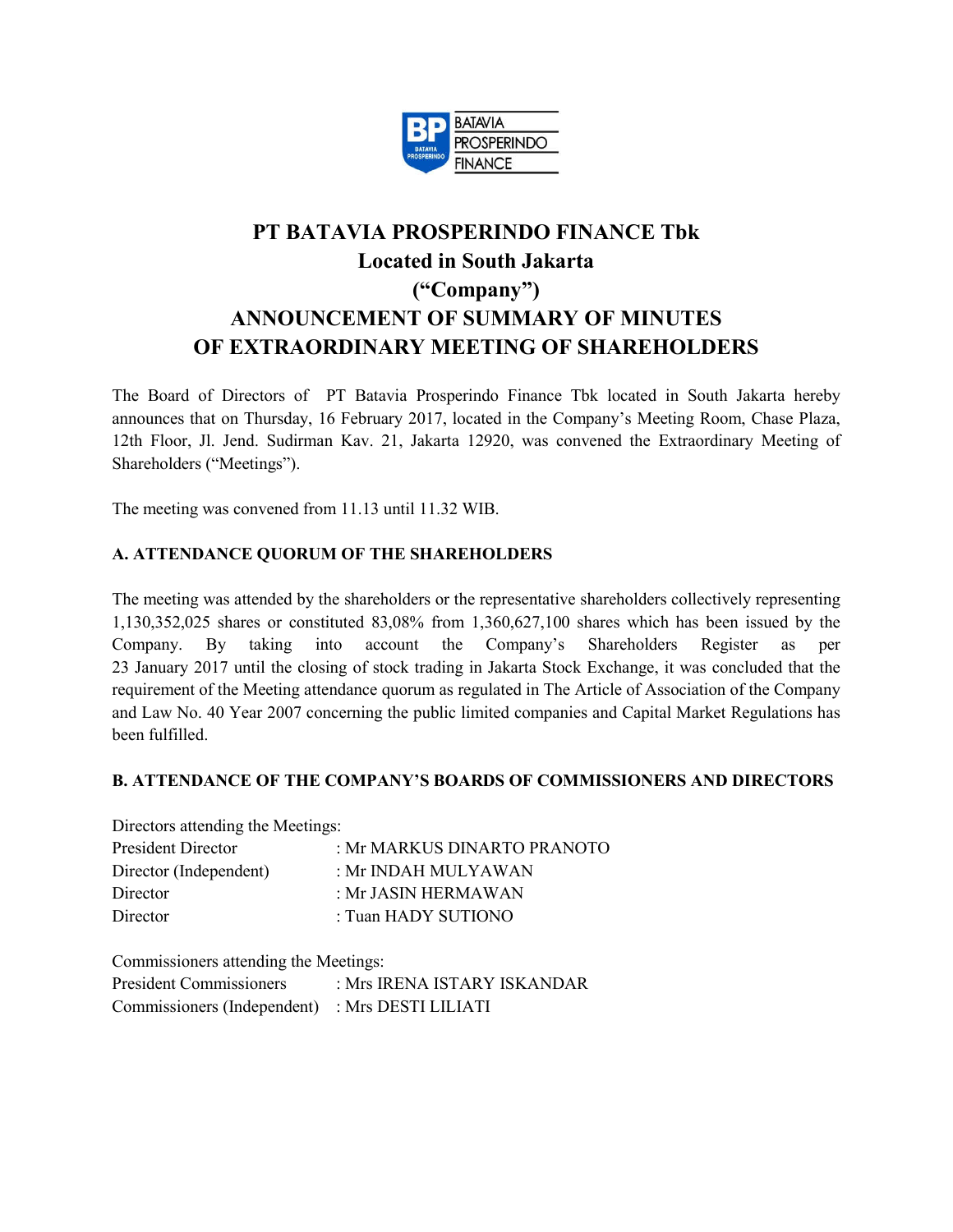### **C. MEETINGS AGENDA**

The Meetings agenda are as follows:

1. Shareholders' Approval of the Company's plan to acquire consumer financing receivables, repossessed asset and bank loans ("Agreed Transferrable Net Asset") PT Magna Finance, Tbk using the proceeds of the Company's Capital Increase with Pre-Emptive Rights ("Penawaran Umum Terbatas II or PUT II") that will be done by Company, in accordance with Otoritas Jasa Keuangan ("OJK") Regulation No. 32/POJK.04/2015 regarding Increase Capital of Publicly Listed Company by Rights Issue with Pre-Emptive Rights ("POJK 32/2015"), which constitutes Material Transaction as referred in the Bapepam-LK Regulations No. IX.E.2 regarding Material Transaction and Change of Main Business Activity, Attachment of Decree of the Chairman of Capital Market and Financial Institutions Supervisory Board Regulation No. Kep-614/BL/2011, dated 28 November 2011 ("Regulation No. IX.E.2").

(to refer as "Meetings").

### **D. INTERVIEW SESSIONS**

The shareholders or the representative shareholders were given the opportunity to raise questions and/or give input for each of Meetings agenda; none noted.

## **E. RESOLUTION MECHANISM**

Mechanism to adopt resolution in the Meetings was conducted by deliberation to reach consensus. But in the event that the deliberation to reach consensus cannot be reached then the resolution was conducted by voting.

#### **F. MEETINGS RESOLUTION**

The resolutions of the Meetings are as follows:

#### **Meetings agenda :**

- There were no shareholders and representative shareholders voted disagree;
- There were no shareholders and representative shareholders voted abstain;
- All shareholders and representative shareholders voted agree;
- It was concluded that the Meetings resolution reached by consensus.